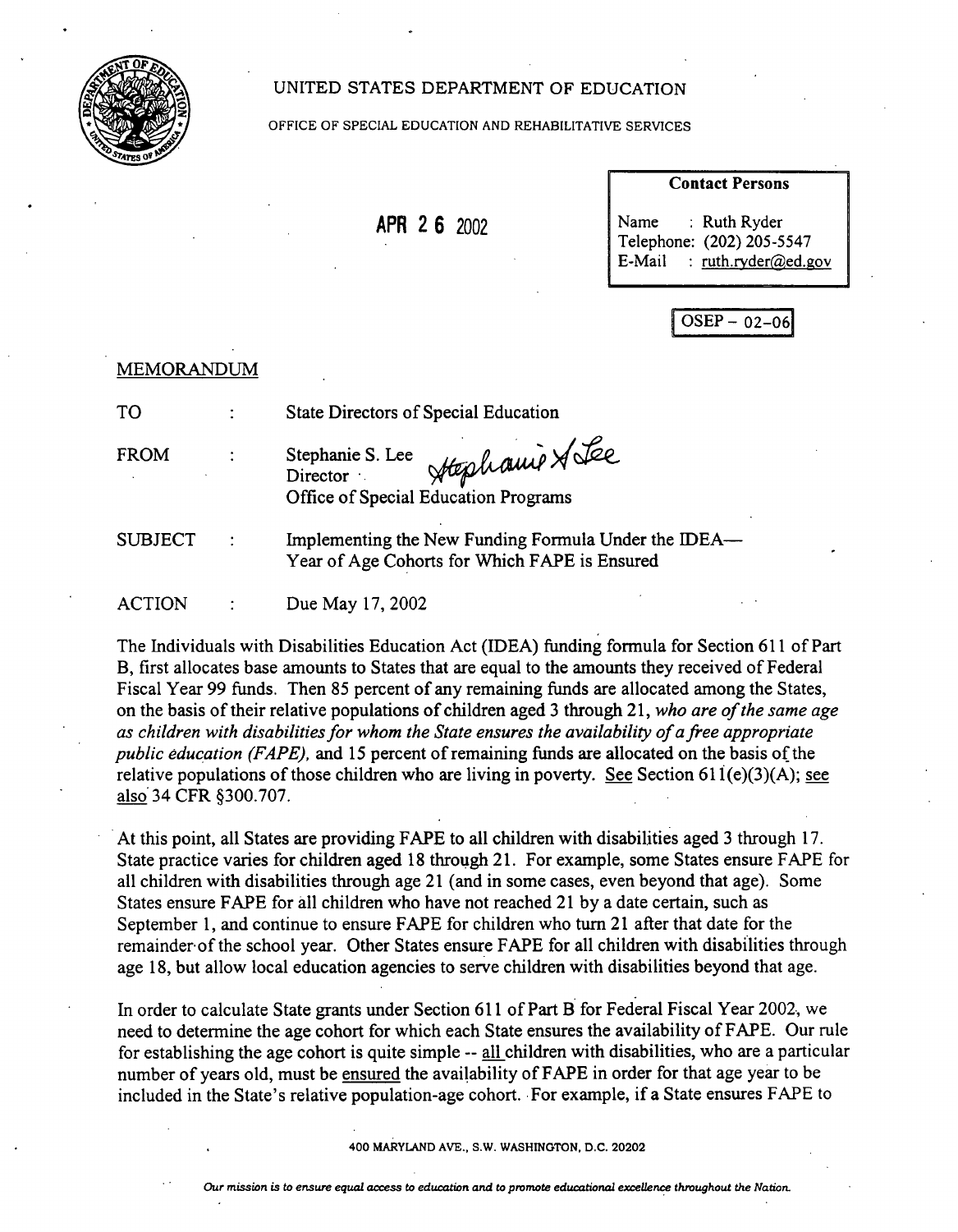### Page 2 - State Directors of Special Education

children through the end of a school term or school year in which the child turns 21, the State is ensuring the availability of FAPE to all children with disabilities through age 20 years old, but is not ensuring the availability of FAPE to all who are 21 years old. Therefore, the last age year to be included in their relative population-age cohort would be 20.

The attached chart identifies, in the second column, the year of age cohorts for which each State ensures FAPE. The third column provides a description, taken from State documents, of how each State determines the upper age for which it ensures FAPE.

We ask you to carefully review this information. If there are any errors, we need to be notified immediately. Any unresolved problems will affect the grants to all States. If we do not hear from your State by May 17, 2002, we will assume you agree with our determination. Please email any responses to Ruth Ryder at ruth.ryder@ed.gov.

If you have any questions about this memorandum, please contact MS. Ryder at (202) 205-5547.

Attachment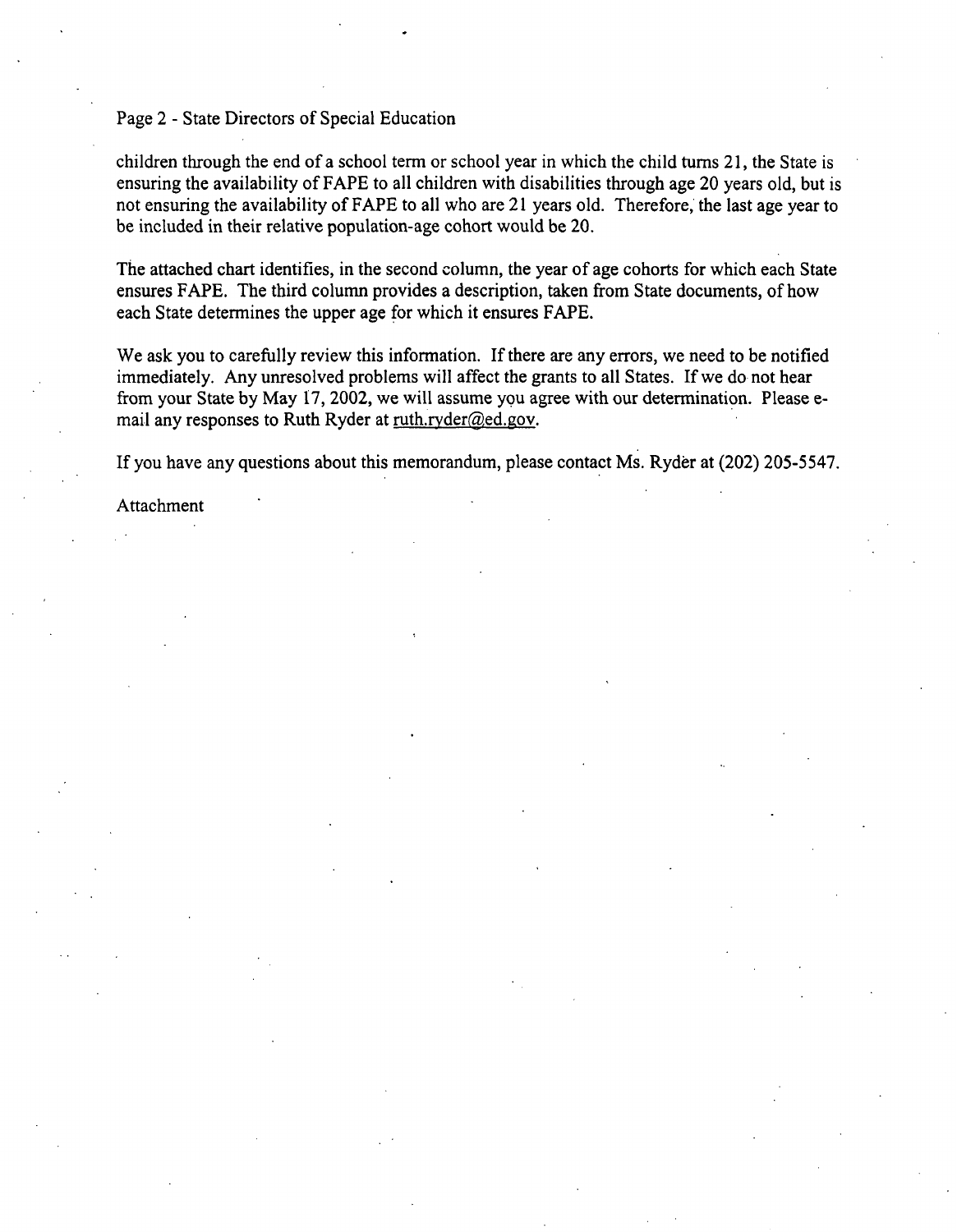# **Age Cohort (for years of age 3 through 21) for which FAPE is Ensured (4/19/02)-**

| <b>State</b>            | <b>Years of Age</b><br><b>Cohort</b> | <b>Description of Upper Age Limit</b>                                                                                                                                                                                                                                                                     |
|-------------------------|--------------------------------------|-----------------------------------------------------------------------------------------------------------------------------------------------------------------------------------------------------------------------------------------------------------------------------------------------------------|
| AL                      | 3 through 20.                        | Can complete school year in which turn 21 unless received a high school<br>diploma.                                                                                                                                                                                                                       |
| AK                      | 3 through 21                         | At least 3 but less than 22 years of age.                                                                                                                                                                                                                                                                 |
| A Sam                   | N/A                                  |                                                                                                                                                                                                                                                                                                           |
| $\mathbf{A} \mathbf{Z}$ | 3 through 21                         | At least 3 but less than 22.                                                                                                                                                                                                                                                                              |
| <b>AR</b>               | 3 through 20                         | Aged 3 to 21.                                                                                                                                                                                                                                                                                             |
| <b>BIA</b>              | N/A                                  |                                                                                                                                                                                                                                                                                                           |
| CA                      | 3 through 18                         | • Between 19 & 21 if enrolled in special ed PRIOR to age 19.<br>• Turns 22 Jan-June inclusive can continue for remainder of fiscal year<br>including ESY.<br>" If turns 22 during Oct, Nov, or Dec can go until Dec 31.<br>" If 22 during July, Aug or Sept not allowed to begin a new fiscal year unless |
|                         |                                      | in a year round program can complete the term that crosses the fiscal year.                                                                                                                                                                                                                               |
| CO                      | 3 through 20                         | Between ages of 3 and 21. If turn 21 during school year can complete that<br>semester.                                                                                                                                                                                                                    |
| CT                      | 3 through 20                         | 3 to end of school year when turns 21.                                                                                                                                                                                                                                                                    |
| <b>CNMI</b>             | N/A                                  |                                                                                                                                                                                                                                                                                                           |
| DE                      | 3 through 20                         | DB, HI, VI & autistic: 0 through 20<br>Other categories: 3 through 20.                                                                                                                                                                                                                                    |
| <b>DC</b>               | 3 through 21                         | End of semester in which turns 22.                                                                                                                                                                                                                                                                        |
| <b>FL</b>               | 3 through 21                         | Between the ages of 3 and 21, inclusive.                                                                                                                                                                                                                                                                  |
| <b>GA</b>               | 3 through 21                         | 3 through 21 years of age.                                                                                                                                                                                                                                                                                |
| Guam                    | N/A                                  |                                                                                                                                                                                                                                                                                                           |
| $\mathbf{H}$            | 3 through 19                         | Under 20 on the first instructional day. If turn 20 during school year can<br>complete year.                                                                                                                                                                                                              |
| ID                      | 3 through 20                         | 3 through semester turns 21.                                                                                                                                                                                                                                                                              |
| $\mathbf{L}$            | 3 through 20                         | Between the ages of 3 and 21. If turns 21 after beginning of school year can<br>complete year and following summer if specified in the IEP.                                                                                                                                                               |
| IN                      | 3 through 21                         | 3 through 21 (less than 22).                                                                                                                                                                                                                                                                              |
| IA                      | 3 through 20                         | Under 21 years of age. LEAs can request to serve to 24.                                                                                                                                                                                                                                                   |
| KS                      | 3 through 20                         | Through school year in which reaches 21.                                                                                                                                                                                                                                                                  |
| KY                      | 3 through 20                         | Under 21 years of age.                                                                                                                                                                                                                                                                                    |
| LA                      | 3 through 21                         | 3 to not more than 21 years, inclusive.                                                                                                                                                                                                                                                                   |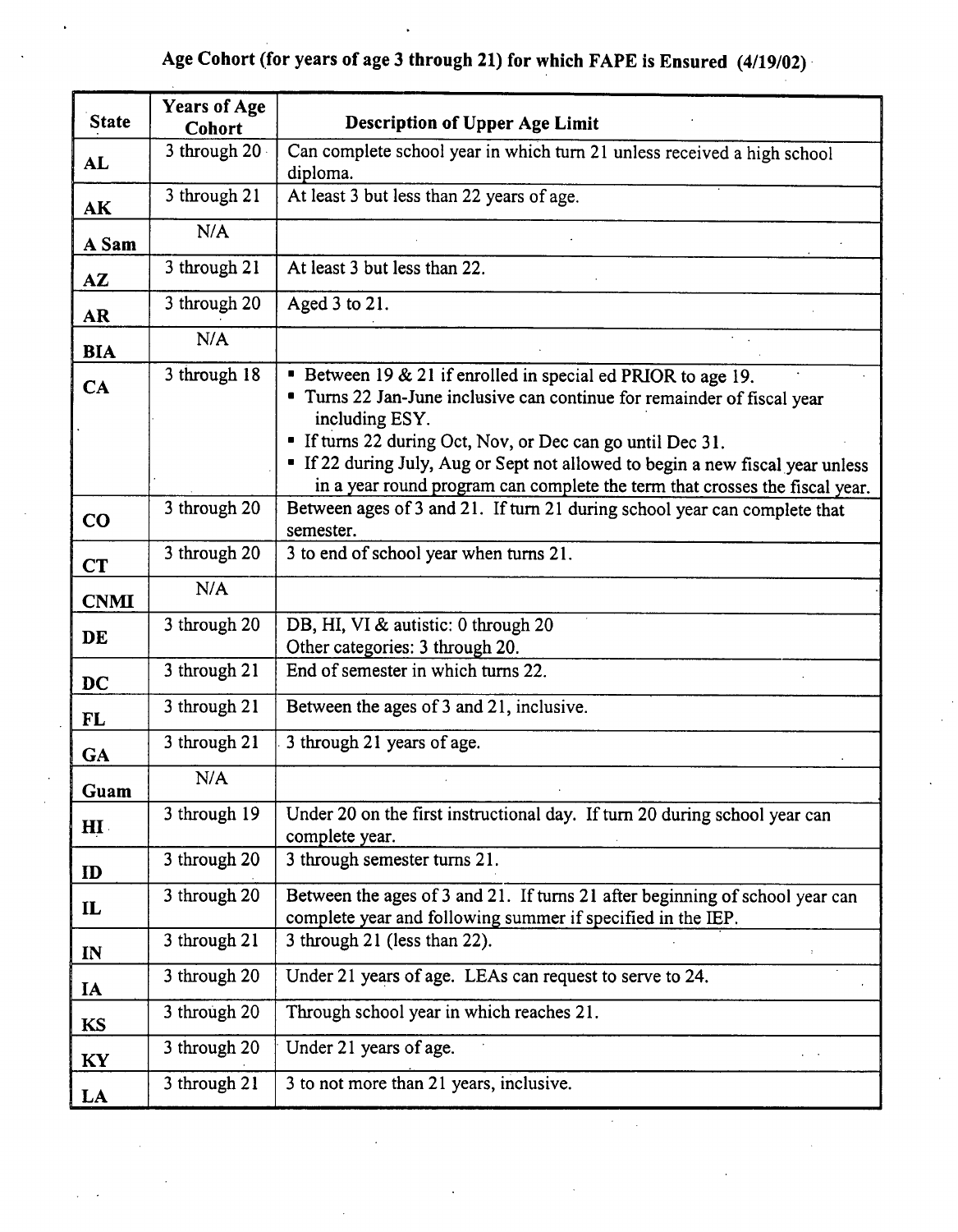| <b>State</b>    | <b>Years of Age</b><br><b>Cohort</b> | <b>Description of Upper Age Limit</b>                                                           |
|-----------------|--------------------------------------|-------------------------------------------------------------------------------------------------|
| <b>ME</b>       | 3 through 19                         | Has not reached 20 at the start of the school year.                                             |
| <b>MD</b>       | 3 through 20                         | As of October 1, 2000 end of school year in which child turns 21                                |
| <b>MA</b>       | 3 through 21                         | 3 through 21.                                                                                   |
| MI              | 3 through 21                         | Birth to 22. State law to 26.                                                                   |
| <b>MN</b>       | 3 through 20                         | Birth until July 1 after child turns 21. (Effective July 1, 2002.)                              |
| <b>MS</b>       | 3 through 20                         | 3 through 20.                                                                                   |
| <b>MO</b>       | 3 through 20                         | Between 3 and 21 years.                                                                         |
| <b>MT</b>       | 3 through 18                         | Between ages of 3 and 18, inclusive. Districts may serve through school year<br>child turns 21. |
| NE <sup>1</sup> | 3 through 20                         | 0 through school year reaches 21.                                                               |
| N V             | 3 through 21                         | Under the age of 22.                                                                            |
| <b>NH</b>       | 3 through 20                         | 3 years of age or older, but less than 21 years of age.                                         |
| <b>NJ</b>       | 3 through 21                         | 3 through 21.                                                                                   |
| <b>NM</b>       | 3 through 21                         | Serves 2 if turns 3 during school year and will serve if turns 22 during school<br>year.        |
| NY              | 3 through 20                         | Who has not attained the age of 21 prior to September 1.                                        |
| NC              | 3 through 20                         | 2 through 20; permissive 0-2 and 21.                                                            |
| <b>ND</b>       | 3 through 20                         | Has not reached 21 by midnight of August 31st.                                                  |
| <b>OH</b>       | 3 through 21                         | Below age 22.                                                                                   |
| OK              | 3 through 21                         | Aged 3 through 21.                                                                              |
| <b>OR</b>       | 3 through 20                         | Not yet reached 21 years by Sept. 1. If turns 21 during school year finishes<br>year.           |
| PA              | 3 through 20                         | Age 3 to 21, or earlier graduation.                                                             |
| <b>PR</b>       | 3 through 21                         | 3 through 21 years.                                                                             |
| RI              | 3 through 20                         | If turns 21 during last semester of school year can finish the balance of the<br>school year    |
| <b>SC</b>       | 3 through 21                         | Ages 3 through 21.                                                                              |
| <b>SD</b>       | 3 through 20                         | Can complete school year during fiscal year in which turns 21. Fiscal year<br>begins July 1.    |
| <b>TN</b>       | 3 through 21                         | 3 through 21. If turns 22 during school year can complete that school year.                     |
| <b>TX</b>       | 3 through 21                         | 3 through 21 (birth for VI).                                                                    |
| <b>UT</b>       | 3 through 21                         | Between the ages of 3 and 22.                                                                   |

 $\frac{1}{2}$ 

 $\sim$   $\sim$